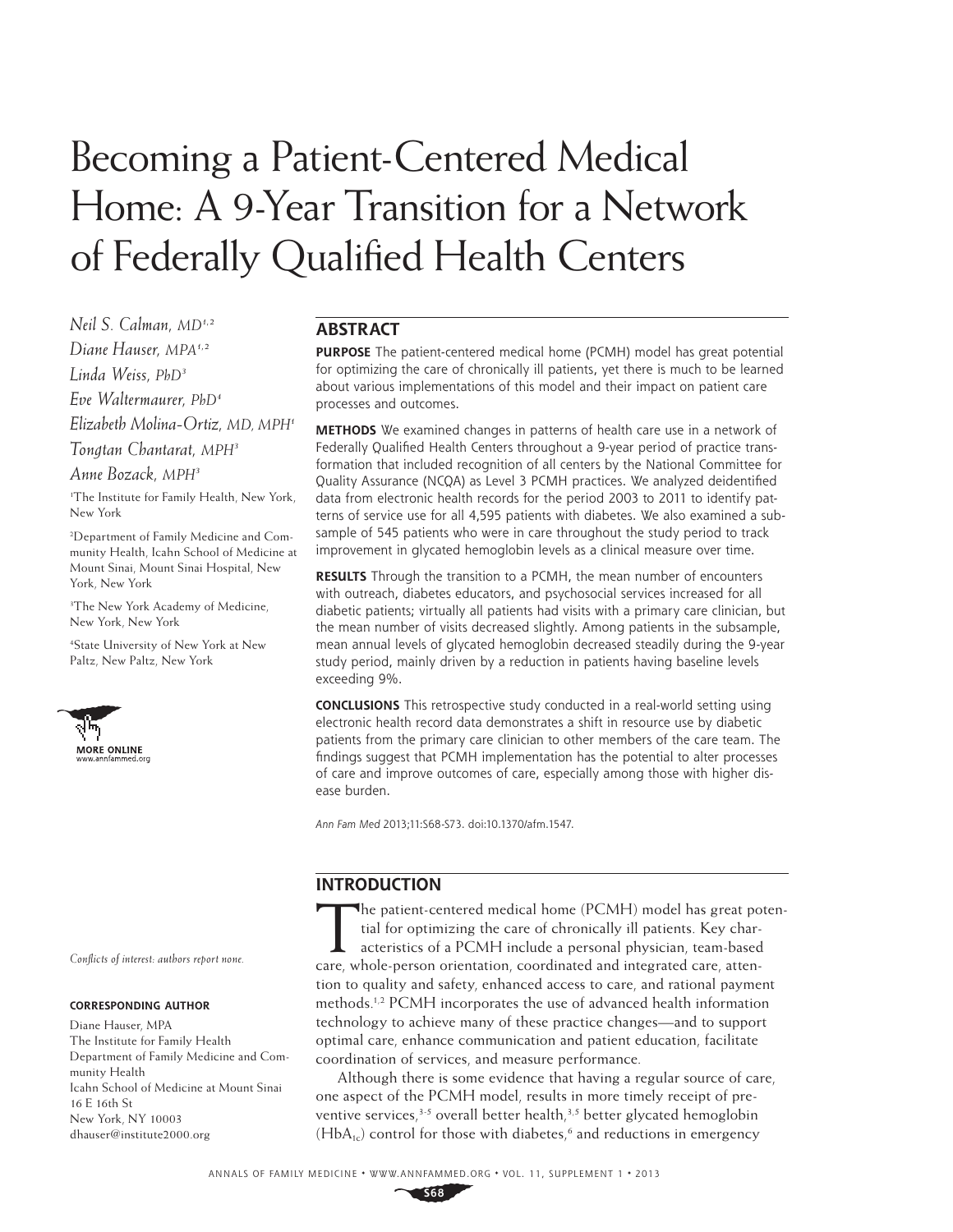department use,7 there is much to be learned about how various adoptions of this model work and the extent to which they result in better patient outcomes.

The primary goals of our study were (1) to describe the adoption of the PCMH model within a Federally Qualified Health Center (FQHC) network as it relates to the care of diabetic patients and (2) to examine service use among all diabetic patients accessing care as the care model changed to include elements of the PCMH model. In addition, using a subsample of patients with diabetes who accessed care at the study sites throughout PCMH implementation, we assessed changes in  $HbA_{1c}$  as the PCMH model was adopted. Because the care model called for targeting services to patients at highest risk of complications, defined as those with  $HbA_{1c}$  values greater than 9%, we compared service use and mean levels for cohorts of patients with beginning values above and below this threshold. These analyses reflect a real-world implementation of the PCMH model and show its impact on selected process changes in patients with diabetes.

#### **METHODS**

#### **The Setting**

Our FQHC network in New York State, the Institute for Family Health (the Institute), began a process of practice redesign in 2002 with the implementation of an electronic health record (EHR). Additional practice innovations were implemented in the subsequent 9-year period. The Institute achieved Level 3 PCMH recognition from the National Committee for Quality Assurance (NCQA) in 2009, and again in 2012 with the enhanced standards, across its network of 17 sites, which are spread across 130 miles from lower Manhattan in New York City to Ulster County in the Hudson Valley of New York State.<sup>8</sup>

All sites are located in medically underserved areas, with urban areas designated either for their neighborhoods or for the needy populations they serve, and rural sites designated based on a dearth of primary care clinicians. Sites range in size from 2 primary care clinicians (2 urban practices and 1 rural practice) to more than 20 such clinicians (2 urban practices) with most practices having between 4 and 8. All practices operate on a family medicine model, and the vast majority of primary care clinicians are trained in family medicine. All practices have on-site psychosocial services that range from a social worker in smaller sites to fully licensed outpatient mental health facilities in several larger sites. Four sites have dental services. Two of the sites are primary teaching facilities for community-based family medicine residency program, and all sites provide clinical training for students from a variety of health professions schools.

The sites are operated through a central administrative structure that includes a Senior Vice President for Medical Affairs (a family physician), Clinical Services (a registered nurse with a masters in business administration), and Psychosocial Services and Community Affairs (a social worker with a doctorate in social work) who have worked together for more than 10 years. Together, they are responsible for the oversight of all clinical services and teaching programs, and they share responsibility for making decisions for changes in care processes.

#### **PCMH Implementation**

The Institute implemented a systemwide, integrated EHR and practice management system (Epic Systems) in 2002 and adopted other key elements of the PCMH model in the ensuing years. PCMH recognition was advanced by a team appointed by the president and chief executive officer of the Institute and led by its Senior Vice President for Clinical Services. From the outset, a target date was set by which all sites were to meet the NCQA standards at a level adequate to achieve Level 3 recognition, and a timeline was established that led to that outcome. The team met weekly as the PCMH model was being developed to report on progress and address obstacles. They were supported by health information technology staff who could program decision supports, registry changes, and workflow changes into the network's EHR system.

Central elements of the transformation to the PCMH included the following:

- Modifications to practice workflows (eg, shifting certain screening and educational responsibilities to nurses), which enabled staff to work at optimal efficiency and effectiveness individually and as a team;
- Expansion of on-site open-access psychosocial services;
- Development of registries and report-based outreach to provide population-based care for patients, with a focus on those at highest risk for poor outcomes;
- Implementation of a custom-designed visit summary that provides patients with key health information from their records and the day's visit, including treatment goals; and
- Implementation of an interactive patient portal.

A set of PCMH practice changes specifically focused on the care of patients with diabetes. These changes included the following:

- Group visits in English and Spanish to promote patient education and peer support (2007);
- Appointment of a family physician as the Diabetes Medical Director, responsible for overseeing

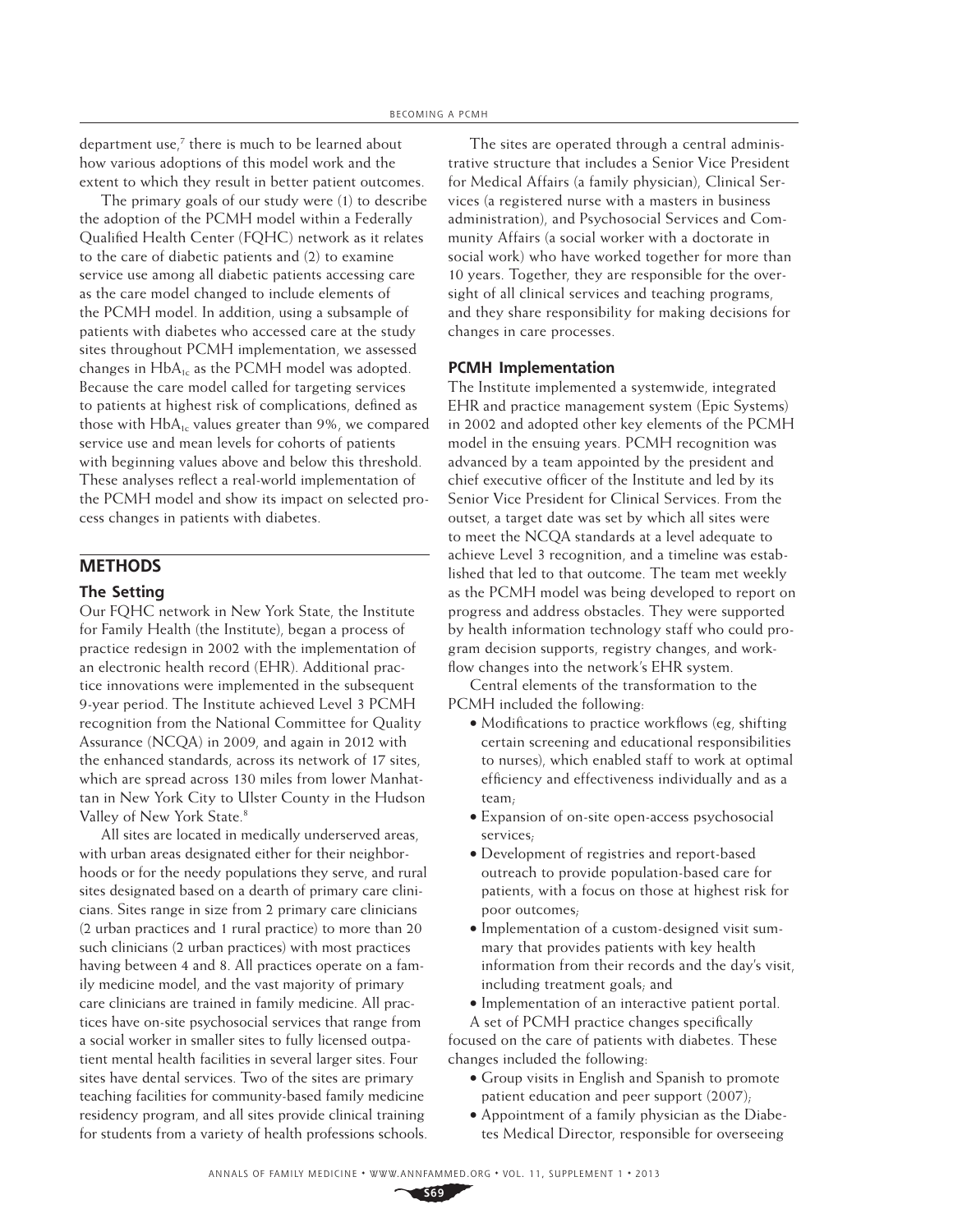activities at all sites related to the care of patients with diabetes and prediabetes (2008);

- Creation of a diabetes registry and a quality reporting tool aligned with NCQA diabetes care standards that primary care clinicians and site medical directors can review in the aggregate, by site, by individual clinician panel, and by racial and ethnic groupings to identify potential disparities (2008); this tool was available from within the EHR, and a reminder was sent to each clinician to check their registry weekly; registry review by each clinician was recorded centrally, and those who did not check their registry were sent additional notes of encouragement;
- Addition of certified diabetes educators (CDEs) to the care team (2008), an effort supported by a private foundation grant;
- Implementation of EHR-based clinical decision supports for each NCQA diabetes measure (2008);
- Outreach to patients with clinical measures outside of recommended values and missed or overdue appointments, with priority given to patients with  $HbA_{1c}$  values exceeding 9% (2008); outreach was accomplished in 3 ways: (1) a central telephonic outreach team worked with lists from the diabetes registry provided by the lead diabetes educator; (2) lists were also sent to the receptionists at health center sites to provide outreach to patients who had missed appointments and/or had been lost to follow-up; and (3) diabetes educators made calls to patients identified to be at highest risk because of elevated HbA<sub>1c</sub> or blood pressure values and conducted outreach to those who failed to keep follow-up appointments with them after their initial evaluation;
- $\bullet$  On-site testing of  $HbA_{1c}$  levels (2008), which enabled rapid changes in treatment when warranted, as clinicians had the information immediately available to them; and
- Addition of diabetes care managers to the care team with support from a private foundation grant (2010).

## **Overview of Study**

The study period was calendar years 2003 to 2011, which includes years before PCMH transformation (2003-2007) and years during the introduction and expansion of this model (2008-2011). We used deidentified clinical, administrative, and demographic data documented in the EHR in the course of care for all analyses described here. We included in the analysis only the 8 sites in New York City that were part of the Institute's network and captured data in the EHR throughout the 9-year study period. We excluded 9

sites that were added to the network during the study period, including all sites in the Hudson Valley.

#### **Sample and Subsample**

We based analyses of service use on 4,595 patients who had a documented diagnosis of diabetes and at least 1 office visit during the study period, and who were aged 18 years or older at the time of that visit. Patients receiving only psychosocial services, screening, or influenza vaccines, or some combination thereof, were excluded as they were not receiving primary care services at an Institute center. To analyze annual service use in the sample population, we included use data for individual patients for each year they accessed any service at a study site. This sample was stratified into those with initial  $HbA_{1c}$  values of 9% or lower vs greater than 9% in each year to explore the targeting of services to patients at highest risk for diabetes complications.

We used a subsample of 545 patients from the sample population described above in the analysis of mean  $HbA<sub>1c</sub>$  levels. This subsample included patients with at least 1 documented HbA<sub>1c</sub> value in each of 3 time periods: a baseline period (2003-2004), a midpoint period (2005-2007), and the PCMH transformation period (2008-2011).

#### **Service Use**

For the sample population, we included all encounters between 2003 and 2011 in the analytic data set. Office visits are routinely coded to identify encounter type. For the purpose of analysis, we grouped encounters into categories most relevant to diabetes care within a PCMH model: (1) outreach (by telephone or letter), (2) diabetes care (visits with a diabetes educator), (3) psychosocial care (visits with a psychologist, psychiatrist, or social worker), and (4) primary care. We considered all office visits with a medical professional (medical doctor, nurse practitioner, or physician assistant) that were not for psychosocial care to be primary care visits.

#### **Clinical Changes**

We used  $HbA_{1c}$  values to assess clinical change, as this value is a key indicator of diabetes control. Within the subsample of patients, we calculated annual mean  $HbA_{1c}$  values separately for the subsample overall and for patients with initial values greater than 9% and with initial values of 9% or lower.

#### **Analytic Methods**

For the sample population, we used descriptive statistics (means and proportions) to characterize service use for all patients accessing care at a study site each year between 2003 and 2011. For the subsample of

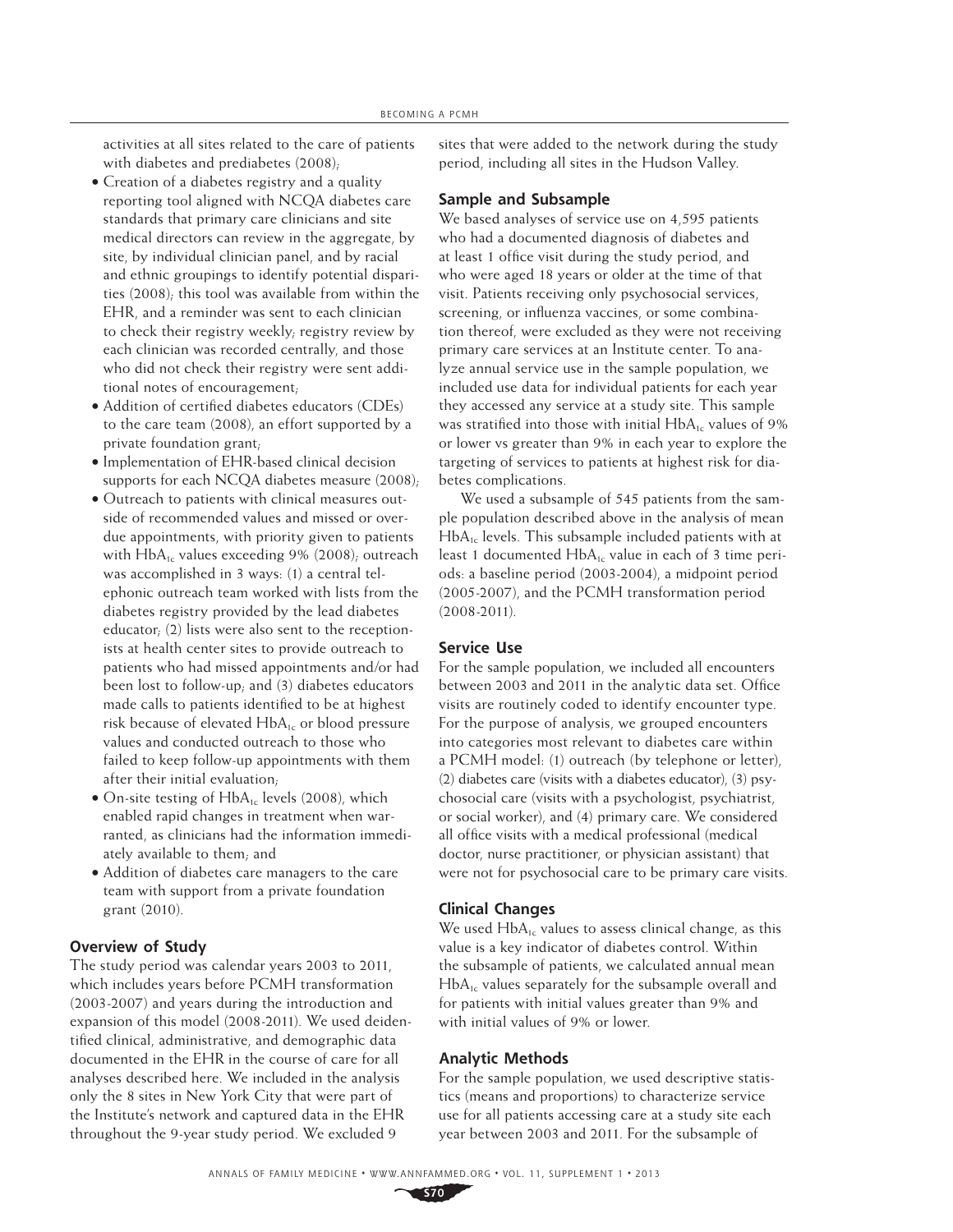patients, we performed descriptive analyses using mean HbA<sub>1c</sub> levels each year between 2003 and 2011.

## **RESULTS**

### **Population Characteristics**

Consistent with the Institute's overall patient population, our sample of patients with diabetes was predominantly female (57.8%). Nearly one-half identified themselves as Hispanic, roughly one-third were African American, and more than one-quarter identified themselves as "other," including multiracial. One-third of patients were insured by Medicaid, roughly one-quarter were insured by Medicare, and another one-quarter were insured by a private insurer. The mean age at diagnosis of diabetes or entry into the practice with an existing diagnosis was approximately 53 years. Nearly 30% of patients had an  $HbA_{1c}$  value greater than 9% on entry into care at the Institute. More than one-half of the patients were obese, and roughly two-thirds had a diagnosis of hypertension or hyperlipidemia. Thirty percent of patients had a diagnosis of depression.

## **Service Use of Sample Population**

Annual use of diabetes-related PCMH services is shown in Table 1, stratified by baseline  $HbA_{1c}$  values. We used  $HbA<sub>1c</sub>$  values of 9% as a cut point because of its clinical importance for the management of diabetes and for the assessment of our efforts at focusing intensive care management on those at highest risk of poor outcomes.<sup>9</sup>

Although roughly 60% of the patients with diabetes received outreach in the form of a letter or telephone call from their primary practice at the beginning of the study period, this type of outreach was nearly universal by 2011. With the addition of CDEs to the model later in the transformation period, a higher proportion of patients with  $HbA_{1c}$  values greater than 9% had a CDE visit during the 2008 to 2011 period as compared with those having lower values, indicating success at directing resources to those at highest risk.

Patients accessed psychosocial services at varying rates throughout the study period, with the highest rates occurring in the most recent study year. Annual rates of primary care visits were high throughout the study period, with nearly all patients accessing these

| Group<br>and Year                | Patients,<br>No. | Outreach Services <sup>a</sup> |                                | <b>Diabetes Education</b><br><b>Services</b> <sup>b</sup> |                                | <b>Psychosocial Care</b><br>Services <sup>c</sup> |                                | <b>Primary Care</b><br><b>Servicesd</b> |                                |
|----------------------------------|------------------|--------------------------------|--------------------------------|-----------------------------------------------------------|--------------------------------|---------------------------------------------------|--------------------------------|-----------------------------------------|--------------------------------|
|                                  |                  | Received,<br>$\frac{0}{0}$     | Mean (SD),<br>No. <sup>e</sup> | Received,<br>$\frac{0}{0}$                                | Mean (SD),<br>No. <sup>e</sup> | Received,<br>$\frac{0}{0}$                        | Mean (SD),<br>No. <sup>e</sup> | Received,<br>$\frac{0}{0}$              | Mean (SD),<br>No. <sup>e</sup> |
| $HbA_{1c} \leq 9\%$ <sup>f</sup> |                  |                                |                                |                                                           |                                |                                                   |                                |                                         |                                |
| 2003                             | 398              | 59.0                           | 2.1(3.2)                       | 0.0                                                       | 0.0(0.0)                       | 9.0                                               | 0.2(1.1)                       | 99.7                                    | 5.4(3.2)                       |
| 2004                             | 696              | 74.4                           | 3.2(4.4)                       | 0.0                                                       | 0.0(0.0)                       | 20.7                                              | 0.9(3.0)                       | 99.7                                    | 5.8(3.8)                       |
| 2005                             | 914              | 78.2                           | 3.2(3.9)                       | 0.0                                                       | 0.0(0.0)                       | 26.6                                              | 1.0(4.0)                       | 99.8                                    | 5.8(3.6)                       |
| 2006                             | 1,031            | 81.5                           | 3.2(3.9)                       | 0.0                                                       | 0.0(0.0)                       | 25.5                                              | 0.9(2.6)                       | 99.3                                    | 5.9(3.7)                       |
| 2007                             | 1,085            | 70.8                           | 3.0(3.3)                       | 0.0                                                       | 0.0(0.0)                       | 17.5                                              | 0.7(2.6)                       | 98.8                                    | 5.1(3.4)                       |
| 2008                             | 1,251            | 86.4                           | 3.4(3.3)                       | 4.1                                                       | 0.1(0.4)                       | 18.9                                              | 0.7(2.4)                       | 98.4                                    | 5.5(3.8)                       |
| 2009                             | 1,512            | 82.6                           | 3.4(3.6)                       | 21.1                                                      | 0.5(1.4)                       | 19.4                                              | 0.7(2.9)                       | 98.1                                    | 4.8(3.6)                       |
| 2010                             | 1,731            | 90.1                           | 4.2(4.1)                       | 19.4                                                      | 0.5(1.2)                       | 19.2                                              | 0.9(3.3)                       | 98.3                                    | 4.5(3.3)                       |
| 2011                             | 2,057            | 95.3                           | 5.9(5.6)                       | 53.3                                                      | 1.3(2.2)                       | 27.4                                              | 1.0(3.4)                       | 99.4                                    | 4.7(3.2)                       |
| $HbA_{1c} > 9\%$ <sup>f</sup>    |                  |                                |                                |                                                           |                                |                                                   |                                |                                         |                                |
| 2003                             | 161              | 60.2                           | 1.8(2.7)                       | 0.0                                                       | 0.0(0.0)                       | 11.2                                              | 0.4(2.4)                       | 99.4                                    | 5.9(4.1)                       |
| 2004                             | 234              | 73.9                           | 2.4(3.2)                       | 0.0                                                       | 0.0(0.0)                       | 18.4                                              | 0.7(3.0)                       | 100.0                                   | 5.7(3.9)                       |
| 2005                             | 307              | 78.2                           | 2.6(3.0)                       | 0.0                                                       | 0.0(0.0)                       | 25.1                                              | 0.9(4.0)                       | 99.7                                    | 5.5(4.1)                       |
| 2006                             | 321              | 72.3                           | 2.5(2.8)                       | 0.0                                                       | 0.0(0.0)                       | 25.2                                              | 0.5(1.8)                       | 99.1                                    | 5.3(3.4)                       |
| 2007                             | 295              | 87.8                           | 3.2(3.3)                       | 0.0                                                       | 0.0(0.0)                       | 17.6                                              | 0.6(2.4)                       | 97.6                                    | 4.8(3.6)                       |
| 2008                             | 369              | 93.8                           | 4.0(3.4)                       | 6.2                                                       | 0.1(0.4)                       | 22.5                                              | 0.7(2.6)                       | 96.7                                    | 5.0(3.8)                       |
| 2009                             | 425              | 96.0                           | 6.3(5.2)                       | 40.2                                                      | 0.9(1.8)                       | 24.9                                              | 0.8(2.8)                       | 97.2                                    | 4.6(3.8)                       |
| 2010                             | 447              | 95.3                           | 6.1(4.6)                       | 39.6                                                      | 1.0(1.7)                       | 22.6                                              | 1.0(3.6)                       | 98.2                                    | 4.1(3.2)                       |
| 2011                             | 551              | 98.5                           | 8.7(7.3)                       | 77.8                                                      | 2.6(3.3)                       | 35.3                                              | 1.2(3.9)                       | 99.5                                    | 4.3(3.2)                       |

 $HbA_{1c}$  = glycated hemoglobin; PCMH = patient-centered medical home.

a Outreach includes (1) telephone and (2) letter.

**b** Diabetes education includes visits with a certified diabetes educator.

Desychosocial care includes office visits or encounters with (1) psychiatry, (2) psychology, and/or (3) social worker.

<sup>d</sup> Primary care includes all office visits not included in diabetes care and psychosocial care.

e Mean and SD per patient based on patients with at least 1 visit.

 $^{\mathsf{f}}$  First HbA<sub>1c</sub> documented in the calendar year was used to categorize patients into HbA<sub>1c</sub> groups.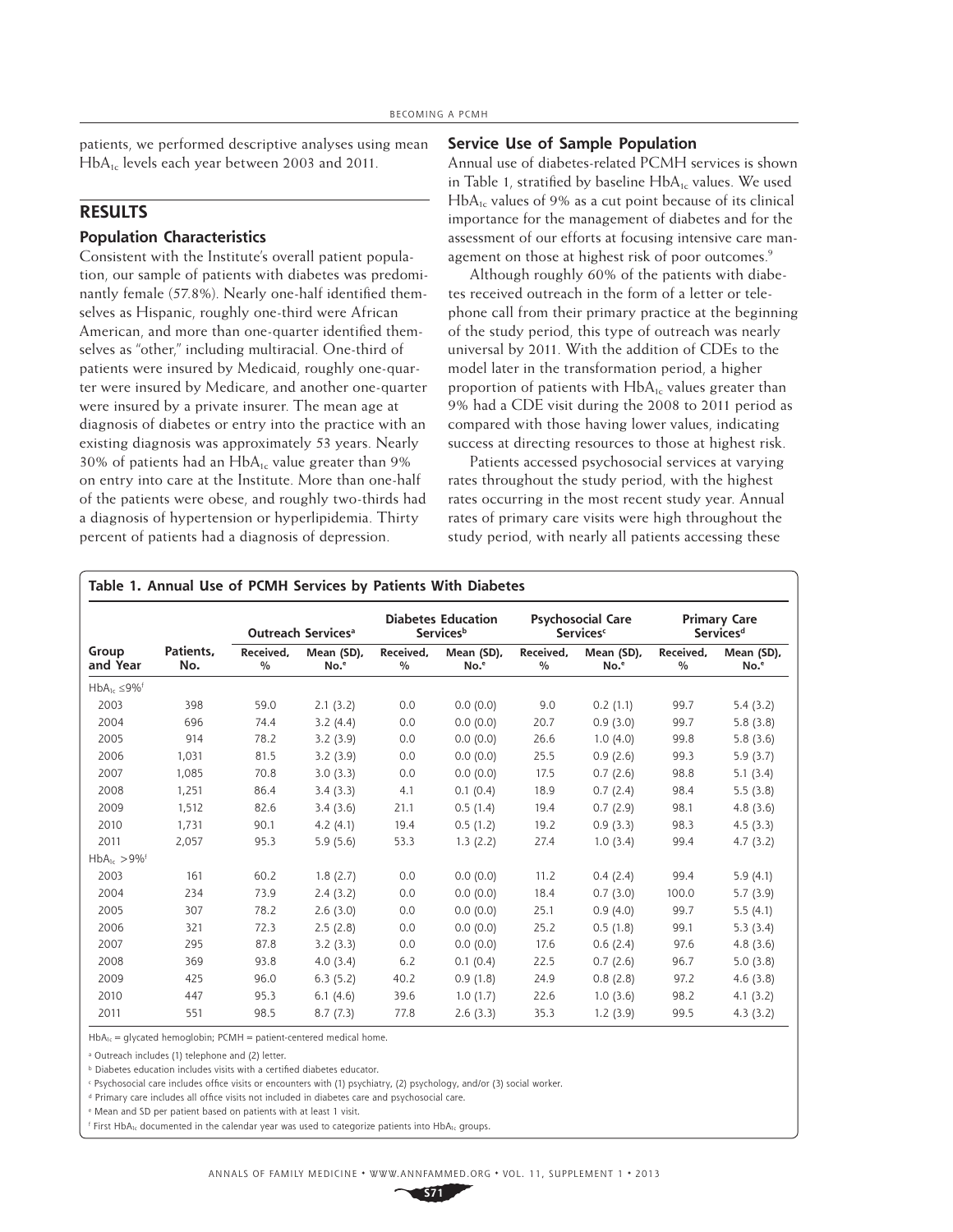

services by 2011. An increasing proportion of diabetic patients accessed a wide range of services, with a rise in the mean number of services in each category analyzed, while the total number of patients with diabetes continued to increase. The marked exception was the mean number of primary care visits for patients with initial  $HbA_{1c}$  values greater than 9%, which decreased while numbers of other types of encounters increased.

#### **Clinical Change for the Subsample**

Figure 1 shows the annual mean  $HbA_{1c}$  values for the subsample of patients who had values during each of 3 periods as described above. Among patients whose  $HbA_{1c}$  values at baseline were greater than 9%, there was a steady reduction in mean annual levels over time, from approximately 10.72% to 8.34%. Among patients whose  $HbA_{1c}$  values at baseline were 9% or lower, mean annual levels showed a slight upward trend.

# **DISCUSSION**

We analyzed a PCMH transformation in a real-world FQHC network setting with a population of diverse, mostly low income patients and found changes in care processes while suggesting improvement in diabetes control. The observed trends in health care encounters demonstrate patients' increased exposure to a broader range of health care professionals, consistent with the design of the Institute's PCMH model. It is interesting to note that although the proportion of patients with a primary care visit increased, the mean number of these visits per patient actually decreased as patients met with other members of the care team, including mental health professionals and diabetes educators. This redistribution of visits may allow for more efficient and effective care delivery.

Our stratified analysis of patients accessing care over the study period found a continual decrease in  $HbA_{1c}$  throughout the 8 years studied resulting in a total drop of nearly 2 percentage points among patients with high initial  $HbA_{1c}$  values (>9%) and an increase of 0.34% among those starting with lower values (≥9%). The small increase in  $HbA_{1c}$  values among the lower-risk group of patients is indicative of the difficulty in controlling this progressive disease, despite service enhancements.

This study has several limitations. It is a retrospective study that used data from EHRs recorded for purposes of care, rather than according to a strict research protocol; therefore, the details regarding some data (eg, purpose of a visit) are not clear. Similarly, visits and testing occurred according to a real-life rather